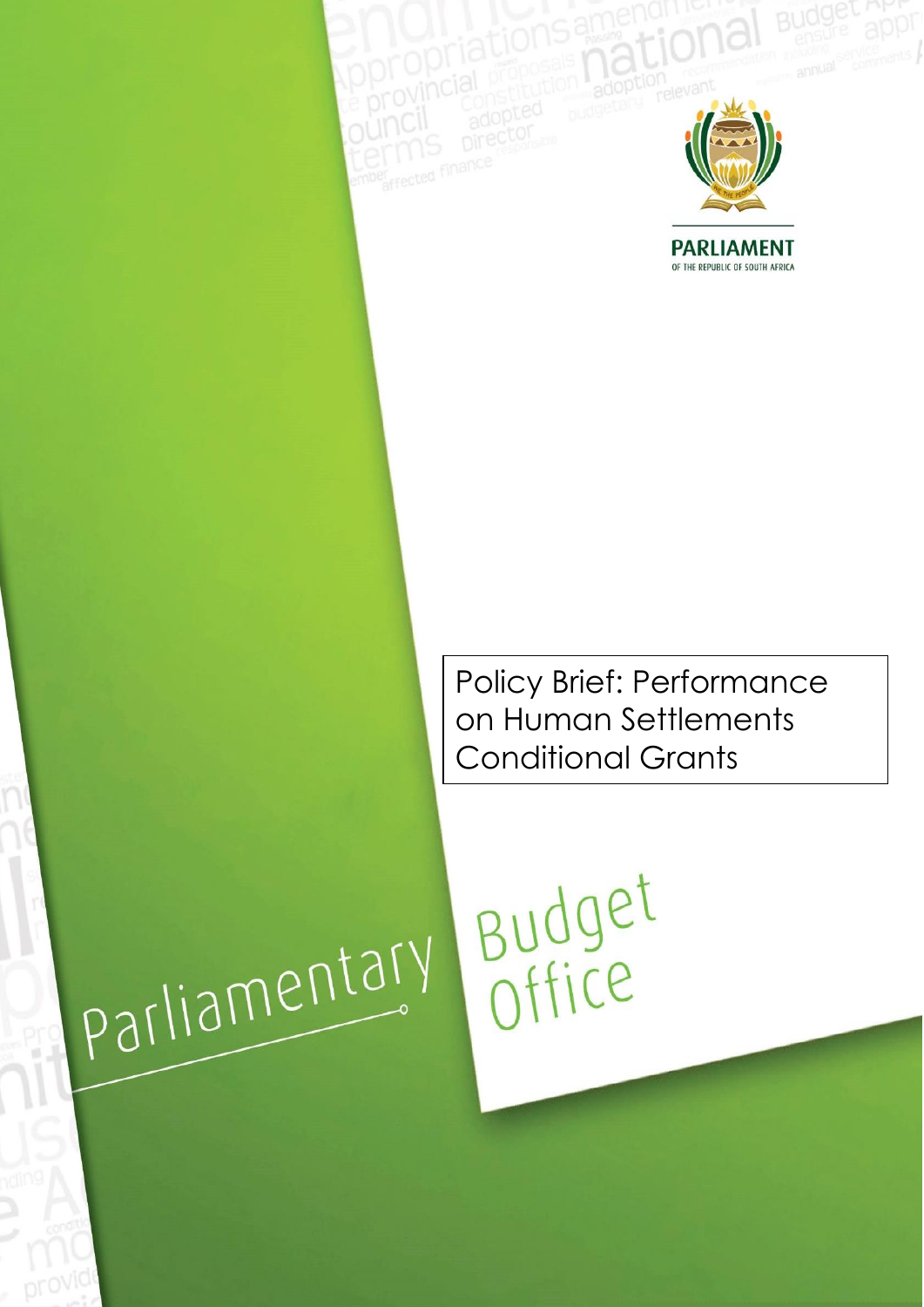The Parliamentary Budget Office (PBO) has been established in terms of the Money Bills Amendment Procedure and Related Matters Act (Act 9 of 2009). The PBO provides independent, objective and professional advice and analysis to Parliament on matters related to the budget and other money Bills. The PBO supports the implementation of the Act by undertaking research and analysis for the Finance and Appropriations Committees.

Director of the PBO: Dr D Jantjies

Author: Dr Nelia Orlandi Enquiries: [norlandi@parliament.gov.za](mailto:norlandi@parliament.gov.za)

### **Ref. no. 21/2/2 (August 2021)**

To obtain additional copies of this document, please contact: Parliamentary Budget Office 4<sup>th</sup> Floor Parliament Towers 103-107 Plein Street Parliament of the Republic of South Africa Tel: +27 021 403 2360 Email: [pboinfo@parliament.gov.za](mailto:pboinfo@parliament.gov.za)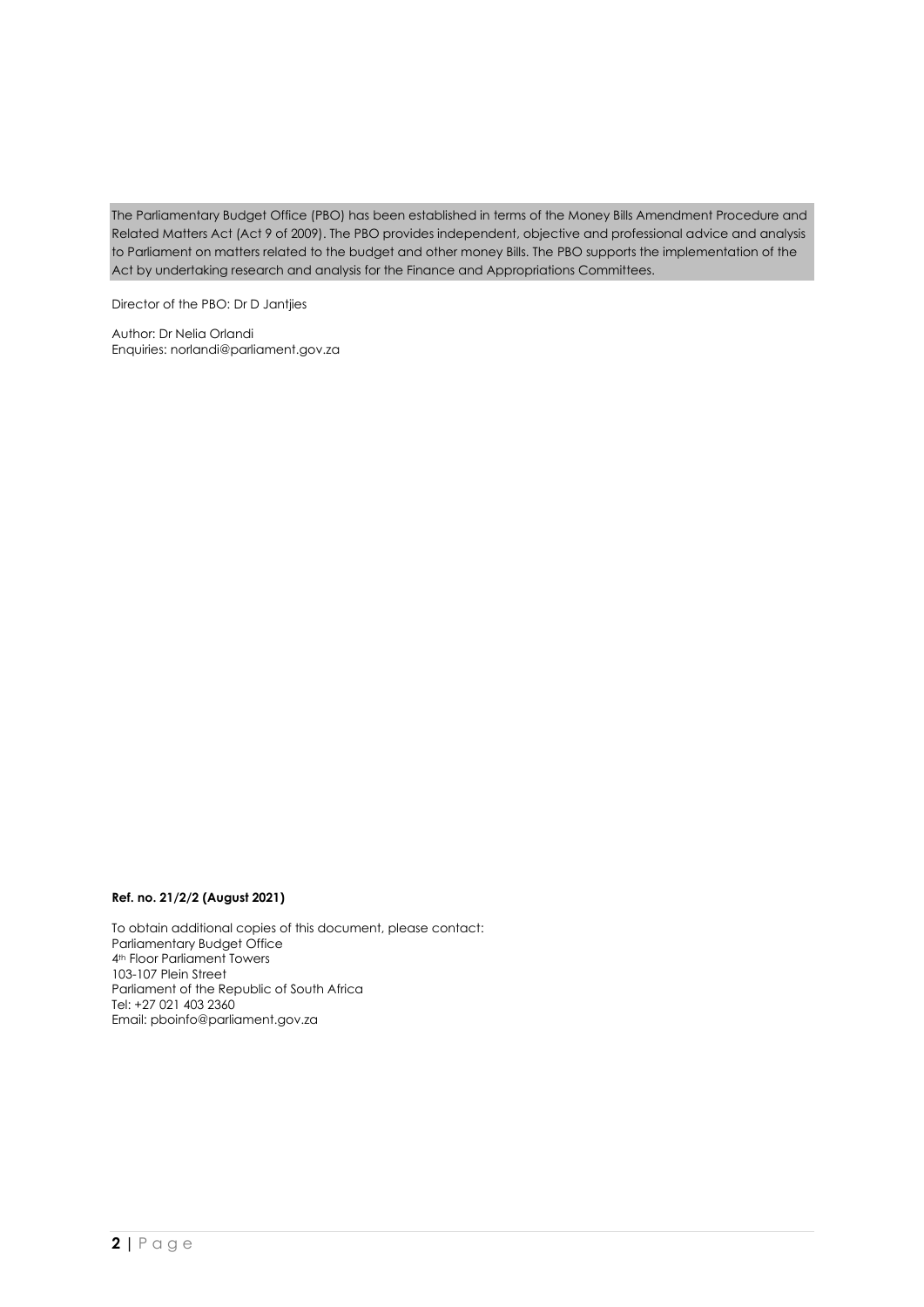# **Contents**

| 4. Overview of the funding structure                                                                                        | 5 |
|-----------------------------------------------------------------------------------------------------------------------------|---|
| 5. Methodology for the Evaluation on the structure and performance of the<br>Human Settlement Conditional Grants in 2019/20 |   |
|                                                                                                                             |   |
|                                                                                                                             | 9 |
|                                                                                                                             |   |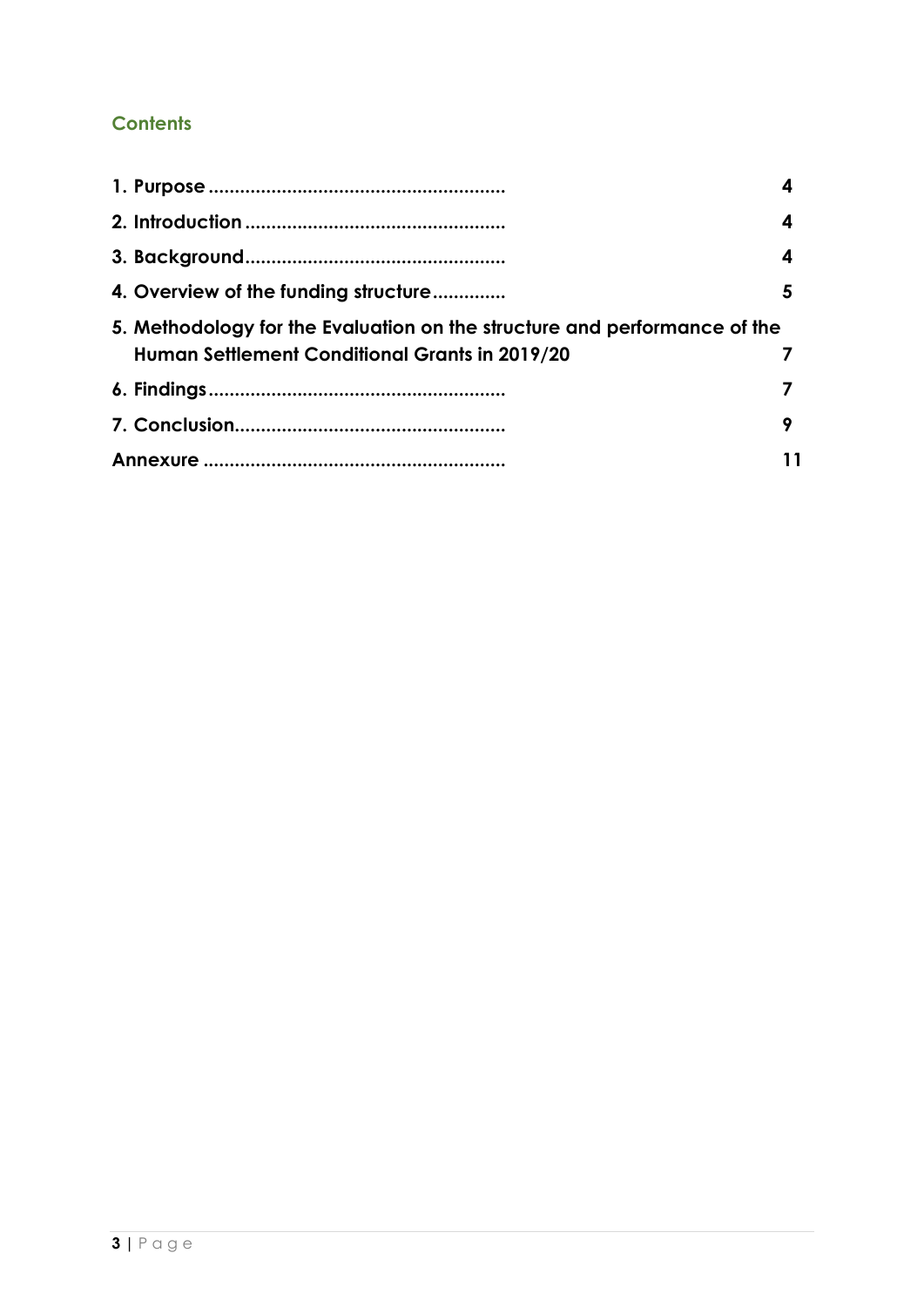# <span id="page-3-0"></span>**1. Purpose**

To provide Members of the Finance and Appropriations Committees with an:

- Overview of the funding structure of the national and provincial departments of Human **Settlements**
- Evaluation of the structure and performance of the Human Settlements Conditional Grants in 2019/20

# <span id="page-3-1"></span>**2. Introduction**

Members of the Appropriations and Finance committees are required (in terms of the Money Bills Amendment Procedure and Related Matters Act, 2009) to determine value for money and progress with the implementation of policy priorities funded through the division of nationally raised revenue. The monitoring of the implementation of the budget, inclusive of conditional grants is part of the legislative process and reports are submitted to Parliament on a quarterly basis.

The quarterly reporting on conditional grants is, however, not institutionalised. This means government departments and entities may choose not to report on conditional grants separately, and many chose not to. The performance targets on conditional grants are included in the schedules to the Division of Revenue Act (DORA), and the attainment of these targets is measured annual performance outcomes are reported in Annual Reports for evaluation purposes.

The Parliamentary Budget Office has started a process to assist Members to determine the efficiency and effectiveness of expenditure in conditional grants. Due to the size and importance of priority funding, the PBO started a series of assessments on the information available in the schedules to the Division of Revenue Act. The assessments mainly showed that the information provided in the DORA does not provide the relevant information that is required to determine efficiency and effectiveness of expenditure.

This report continues the process of investigating effectiveness of expenditure by analysing the performance information reflected in Annual Reports of departments. This report focuses on the National Department of Human Settlements, firstly providing the funding model for human settlements and secondly evaluating the structure of and performance on Conditional Grants that comprise a large proportion of the funding for human settlements.

In 2019/20, five conditional grants were transferred to provinces and municipalities by the National Department of Human Settlements. These conditional grants were for:

- Human Settlements Development
- Urban Settlements Development
- Municipal Emergency Housing
- Provincial Emergency Housing
- Title Deeds Restoration

### <span id="page-3-2"></span>**3. Background**

Nationally raised government revenue is divided between the three spheres of government in the form of an equitable share and conditional grants for specific purposes. The equitable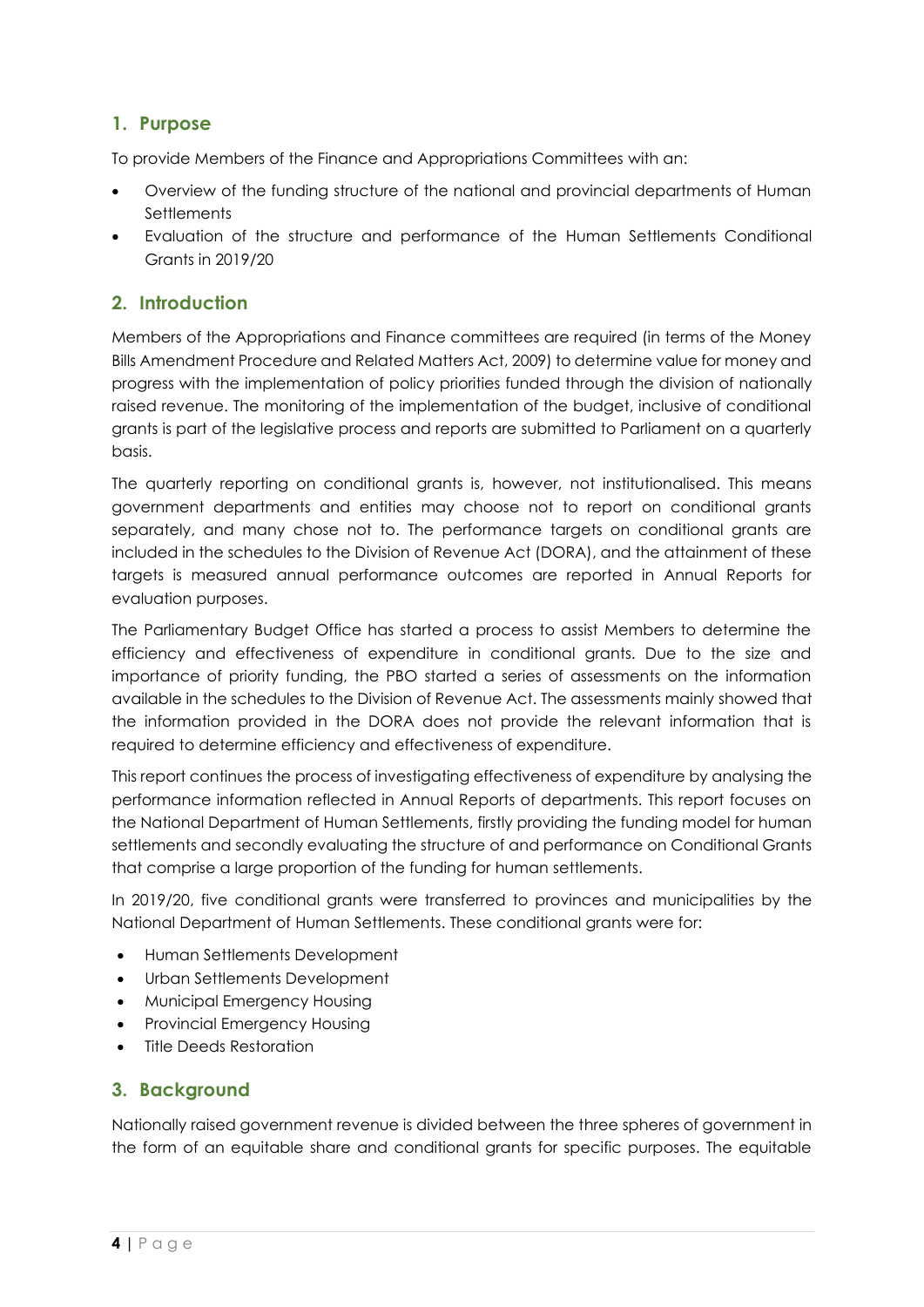division of revenue raised nationally is divided among the national, provincial and local spheres of government (according to a formula). government.

Conditional allocations to provinces from the national government's share of revenue are allocated to provinces meant to supplement the funding of programmes or functions funded from provincial budgets; specific-purpose allocations to provinces; and allocations-in-kind to provinces for designated special programmes. In addition to directing funds for a specific purpose, conditional grants aim to achieve a particular outcome with a set of generic/common outputs for all provinces.

Other conditional grants include funds that are not allocated to specific provinces, which would be allocated to provinces and municipalities to fund immediate responses to declared disasters or housing emergencies.

Human Settlements are developed by the provincial sphere of government, and funded through the Provincial Equitable Share (PES) supplemented by transfers from the National Department of Cooperative Governance and Human Settlements in the form of conditional grants.

## <span id="page-4-0"></span>**4. Overview of the funding structure**

Table 1 shows the structure of the National Department of Human Settlements. The biggest proportion of the budget, amounting to 97.6 per cent of the total, is allocated to the housing development finance programme. The Department transferred 93.9 per cent of the 2019/20 budget to provinces and municipalities. These transfers are mainly in the form of conditional grants.

| Programme                                          |                | Medium-term |               |
|----------------------------------------------------|----------------|-------------|---------------|
|                                                    | <b>Revised</b> | expenditure | Percentage of |
|                                                    | estimate       | estimate    | total         |
| R million                                          | 2018/19        | 2019/20     | 101           |
| 1. Administration                                  | 439.8          | 464.7       | 1.4%          |
| 2. Human Settlements Policy, Strategy and Planning | 92.7           | 104.7       | 0.3%          |
| 3. Human Settlements Delivery Support              | 236.0          | 258.7       | $0.8\%$       |
| 4. Housing Development Finance                     | 31 477.4       | 33 051.1    | 97.6%         |
| Total                                              | 32 245.8       | 33 879.2    | 100.0%        |
| <b>Economic classification</b>                     |                |             |               |
| <b>Current payments</b>                            | 766.4          | 839.9       | 2.5%          |
| Compensation of employees                          | 376.9          | 405.7       | 1.2%          |
| Goods and services                                 | 389.5          | 434.2       | 1.3%          |
| <b>Transfers and subsidies</b>                     | 31 385.5       | 32985.8     | 97.4%         |
| Total                                              | 32 245.8       | 33879.2     | 100.0%        |

Table 1: Budget structure of the National Department of Human Settlements for 2019/20

Source: National Treasury database

Table 2 shows the expenditure outcomes of transfers for Human Settlements. In most instances provinces and municipalities under-spent on conditional grants. The best performing conditional grant was the Human Settlement Development grant. In 2019/20, provinces had spent 97.1 per cent of the transferred amount.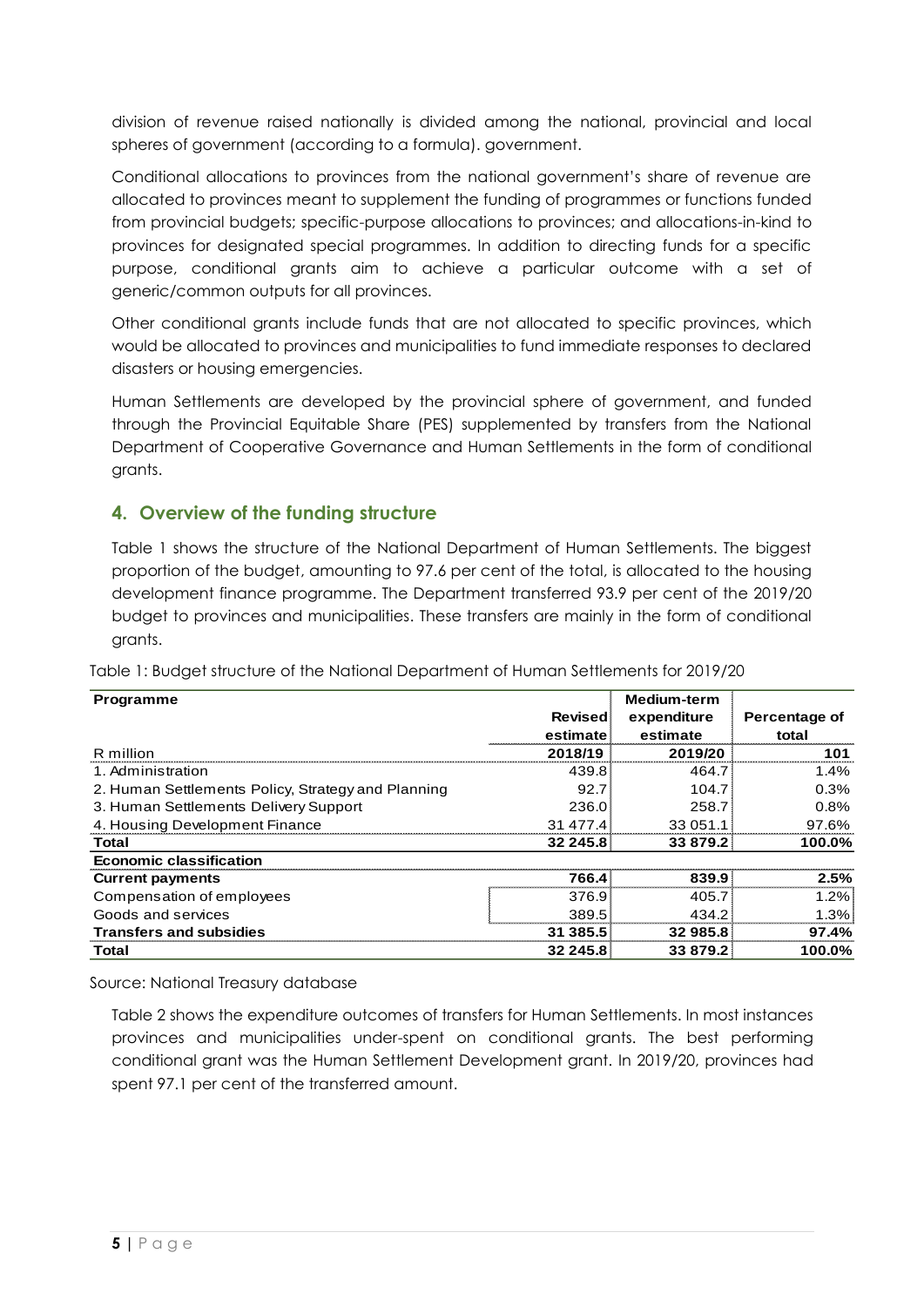Table 2: Expenditure outcomes of transfers for Human Settlements

|                                                                 |             | Medium-             |            |         |
|-----------------------------------------------------------------|-------------|---------------------|------------|---------|
|                                                                 |             | term                |            |         |
|                                                                 |             | Adjusted expenditur |            |         |
|                                                                 | appropriati | е                   | Amount     |         |
|                                                                 | on∖         | estimate            | spent      | % spent |
| R thousand                                                      | 2018/19     | 2019/20             | 2019/20    | 2019/20 |
| Departmental agencies (non-business entities)                   |             |                     |            |         |
| <b>Current</b>                                                  | 335 394     | 449 178             |            |         |
| Social Housing Regulatory Authority: Operational                | 51 980      | 65 761              | 79 100     | 120.28% |
| <b>Housing Development Agency</b>                               | 222 177     | 229 311             | 177 310    | 77.32%  |
| Social Housing Regulatory Authority: Institutional investment   | 20 132      | 21 259              | 15 900     | 74.79%  |
| National Housing Finance Corporation: Finance Linked Individual |             | 5 000               | 3 3 0 0    | 66.0%   |
| Subsidy Programme Operational                                   |             |                     |            |         |
| <b>Community Schemes Ombud Services</b>                         | 31 105      | 32 847              | 32 847     |         |
| National Housing Finance Corporation: Finance Linked Individual |             | 95 000              | 60 000     | 63.2%   |
| Subsidy Programme                                               |             |                     |            |         |
| <b>Conditional grants</b>                                       | 31 235 079  | 32 522 607          |            |         |
| Capital                                                         | 743 640     | 723 706             |            |         |
| Social Housing Regulatory Authority: Consolidated capital grant | 743 640     | 723 706             | 660 600    | 91.28%  |
| <b>Municipal bank accounts</b>                                  | 11 446 137  | 12 194 486          |            |         |
| Capital                                                         | 11 446 137  | 12 194 486          |            |         |
| Urban Settlements Development Grant                             | 11 306 137  | 12 045 386          | 5 069 131  | 42.1%   |
| Municipal Emergency Housing Grant                               | 140 000     | 149 100             | 45 953     | 30.8%   |
| <b>Provincial revenue funds</b>                                 | 19 045 302  | 19 604 415          |            |         |
| <b>Current</b>                                                  | 518 655     | 547 700             |            |         |
| <b>Title Deeds Restoration Grant</b>                            | 518 655     | 547 700             | 366 947    | 67.0%   |
| Capital                                                         | 18 526 647  | 19 056 715          |            |         |
| Human Settlements Development Grant                             | 18 266 647  | 18 779 815          | 18 244 441 | 97.1%   |
| <b>Provincial Emergency Housing Grant</b>                       | 260 000     | 276 900             | 205 700    | 74.3%   |
| Total                                                           | 31 585 501  | 32 985 844          |            |         |

Source: National Treasury database

Table 3 shows the structure of the provincial departments of Human Settlements (in other provinces human settlements are combined with other functions).

Table 3: Structure of Provincial Human Settlements Departments

|                                    | EC 2019/20      | FS 2019/20      | 2019/20<br><b>GT</b> | KZN 2019/20     | MP 2019/20      | WC 2019/20      |
|------------------------------------|-----------------|-----------------|----------------------|-----------------|-----------------|-----------------|
|                                    | <b>Revised</b>  | <b>Revised</b>  | <b>Revised</b>       | Revised         | <b>Revised</b>  | <b>Revised</b>  |
| Percentage of budget spent         | <b>Baseline</b> | <b>Baseline</b> | <b>Baseline</b>      | <b>Baseline</b> | <b>Baseline</b> | <b>Baseline</b> |
| <b>Payments</b>                    | 100.0%          | 100.0%          | 100.0%               | 100.0%          | 100.0%          | 100.0%          |
| <b>Current Payments</b>            | 16.8%           | 19.2%           | 13.6%                | 13.9%           | 17.2%           | 15.0%           |
| Compensation of employees          | 15.3%           | 13.0%           | 7.6%                 | 9.2%            | 14.8%           | 10.2%           |
| Goods and services                 | 1.5%            | 6.2%            | 6.0%                 | 4.7%            | 2.4%            | 4.8%            |
| <b>Transfers and subsidies</b>     | 82.9%           | 80.2%           | 86.0%                | 85.7%           | 82.7%           | 84.8%           |
| <b>Households</b>                  | 82.9%           | 80.2%           | 86.0%                | 79.9%           | 82.7%           | 83.6%           |
| <b>Payments for capital assets</b> | 0.3%            | 0.6%            | 0.3%                 | 0.3%            | 0.1%            | 0.2%            |
| <b>Grand Total</b>                 | 2 443 382       | 409 642         | 6 216 526            | 4 006 642       | 1674139         | 2 463 227       |

Source: National Treasury database

The biggest proportion of provincial departments of human settlements budgets are transferred to households. Gauteng transfer the biggest proportion to households amounting to 86.0 per cent. The Free State is the province that spent the highest proportion of the human settlements budget on the category current payments, which includes payments for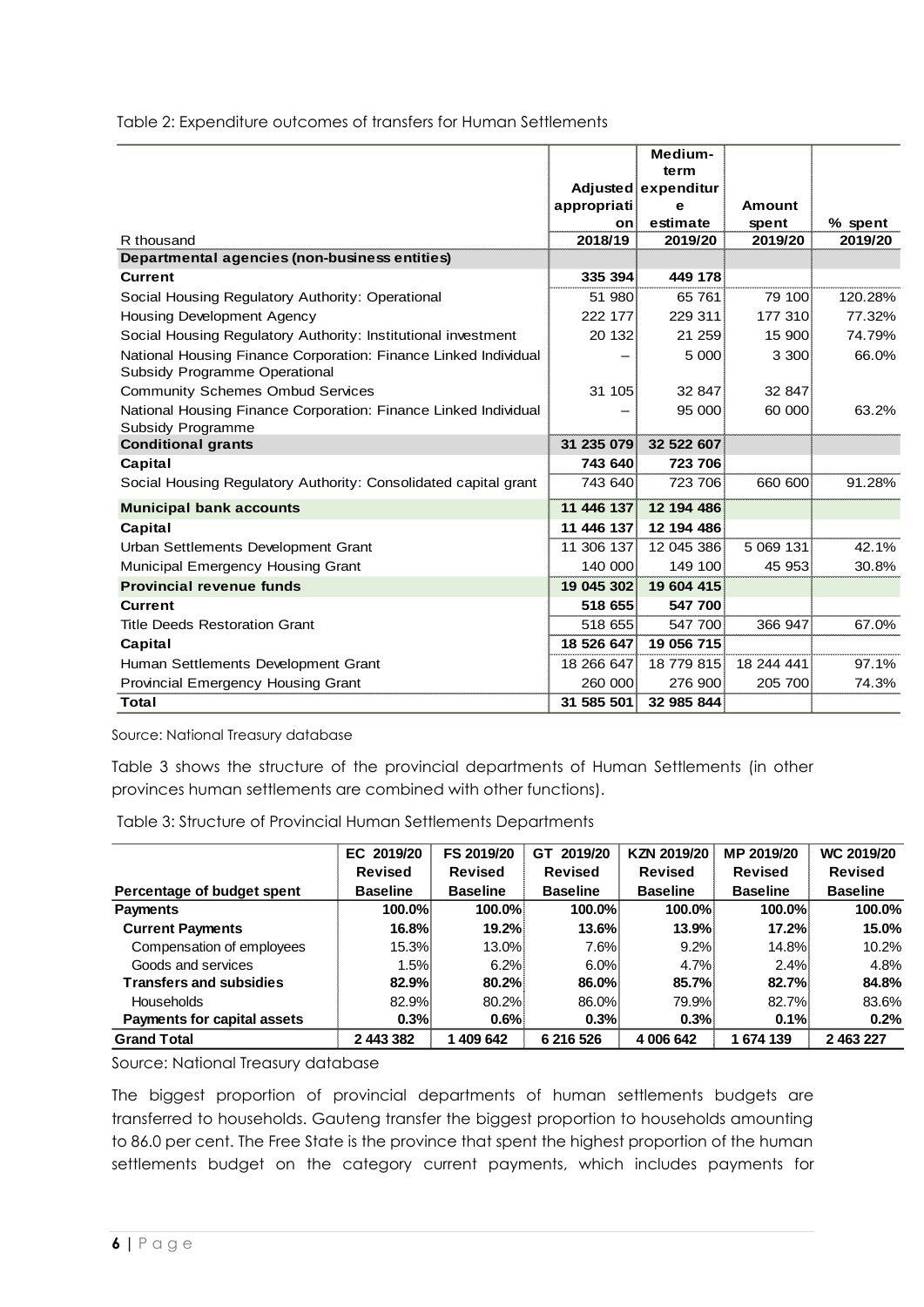compensation of employees and goods and services. The Eastern Cape is the province that spent the highest proportion of the human settlements budget on compensation of employees, amounting to 15.3 per cent.

# <span id="page-6-0"></span>**5. Methodology for the Evaluation on the structure and performance of the Human Settlement Conditional Grants in 2019/20**

The level of quality and completeness of performance information affects an oversight body's ability to evaluate to evaluate performance outcomes on expenditure. To be able to determine efficiency, performance indicators should be specific, relevant and linked to the budget. Effectiveness can be determined only by measuring change in impact indicators over time. Impact indicators are mainly measured over a 5-year period and reflected in the Medium Term Strategic Framework of Government.

Performance information from the 2019/20 Annual Report of the National Department of Human Settlements is reflected in tables 4 to 9 (Annexure) and arranged according to the purpose of the conditional grants, expected outputs/targets and actual outputs achieved. Expenditure against the budget is also added per conditional grant to get an indication of the efficiency of the expenditure in 2019/20. The quality of the information, the performance on targets as well as the expenditure on budgets are evaluated.

# <span id="page-6-1"></span>**6. Findings**

The PBO's assessment of the information as presented in the tables 4 to 9 shows that:

### **Human Settlements Development Grant (HSDG):**

Although the Department identified eleven outputs for the HSDG, performance was only reported on two outputs, namely service sites and top structures. The identified indicators are also duplicated in other conditional grant schedules. In total provinces have spent R18.244 billion of the R18.780 billion transferred.

Reasons for under-spending of funds by provincial departments relate to:

- Late appointment of service providers
- Late submission of invoices
- Community unrest
- Slow procurement processes
- Non-availability of bulk infrastructure
- Property invasions by unlawful occupants
- Lack of proper beneficiary management systems/processes
- Unavailability of project management systems
- Late approval of plans
- Poor/slow performance by contractors and poor cash flow management
- Delays in the certifying/submission of claims
- Applicants do not qualify for loans (FLISP)

### **Title Deeds Restoration Grant (TDRG):**

The Department did not report on the expected outputs for the TDRG, which could be due to some of the reasons provided below. In total provinces have spent R366.947 million of the R667.721 million transferred to them.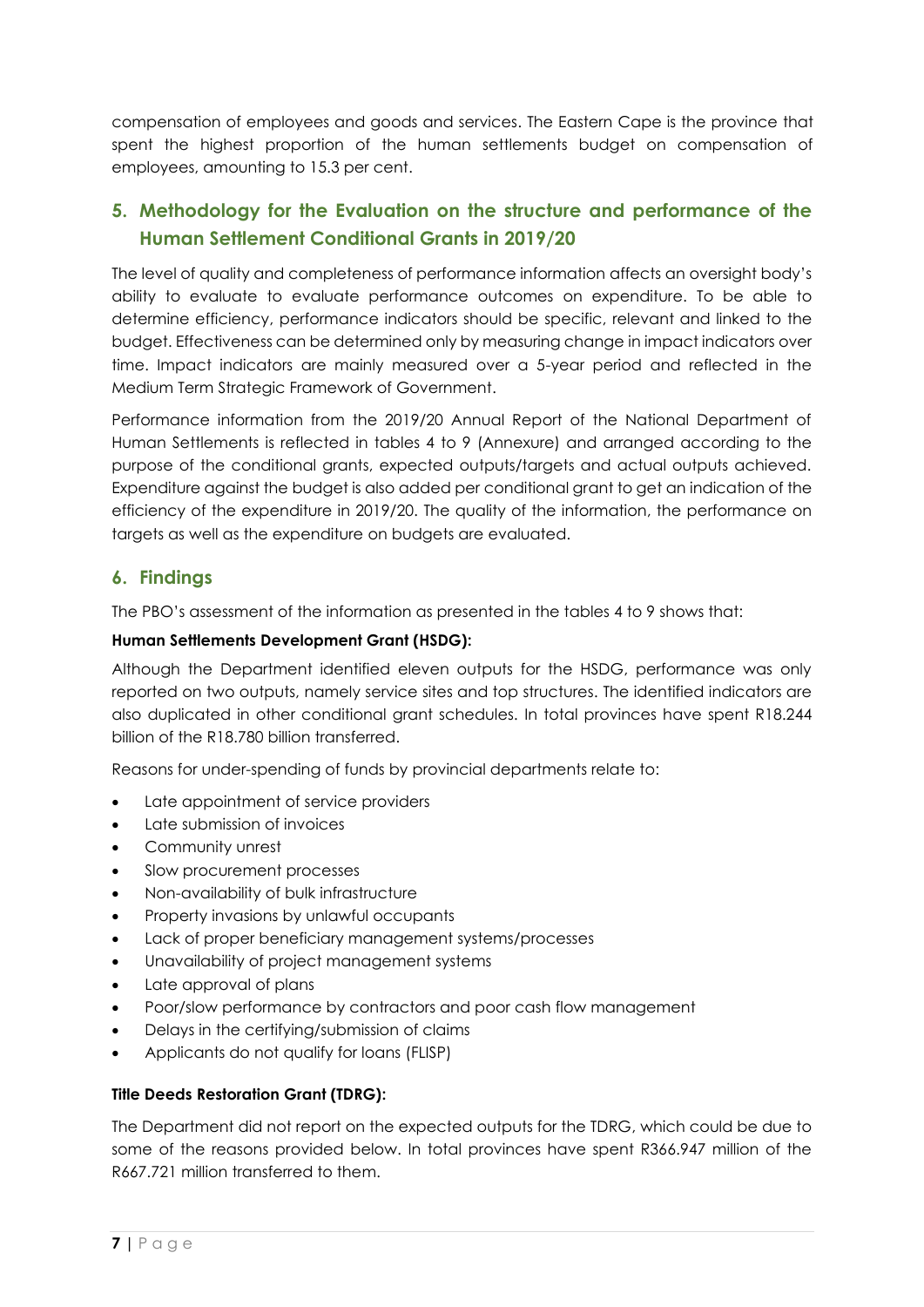Reasons for the underspending of funds by provinces are:

- Lack of township establishment
- Delays in township proclamation
- Disputes regarding beneficiary verification
- Property occupied by unlawful occupants
- Tenants not eager to purchase the pre-94 rental stock
- Influx of unlawful occupants in rented pre-94 stock accommodation
- Most pre-94 properties in a poor physical condition
- Service providers unable to perform certain activities in some projects because communities are blocking access to the projects in their areas
- Family disputes amongst beneficiaries
- Duplicate site numbers and estates not reported to the Magistrate Courts
- Beneficiaries not completing relevant documents and municipalities not having equipment
- Delays in signing of registration documents by all municipalities

### **Urban Settlements Development Grant (USDG)**

The expected outputs of the conditional grant have been written as objectives with no measurable targets linked to it. The reporting on these objectives were in the form of performance indicators, also without targets attached to the indicators. The annual report of the Department of Human Settlements reported these indicators as actual outputs; therefore, no performance information was reported for the USDG. An amount of R11.655 billion of the adjusted budget of R12.045 billion was transferred. Departments and municipalities have only spent R5.069 billion of the transferred amount.

Reasons for the underspending of funds by the institutions are:

- Delays in procurement process
- Violent social protests and socio-political issues
- Slow and/or non-performance by contractors resulting in project delays and/or stoppages
- Late processing of invoices resulting in late payments
- Lack of relevant skills to oversee projects
- Gang violence resulting in halting of projects
- Labour disputes in respect of wages

Specific interventions include:

- A total amount of R682 million was stopped: Mangaung (R301 million), City of Ekurhuleni (R120 million), City of Tshwane (R200 million) and City of Cape Town (R60 million)
- The stopped funds were reallocated to Buffalo City (R340 million) and City of Johannesburg (R342 million)
- Nelson Mandela Bay was issued a letter by National Treasury on 5 February 2020 wherein a decision to invoke section 216(2) of the Constitution of the Republic of South Africa, read together with section 38 of the Municipal Finance Management Act (MFMA), to withhold equitable share and conditional grants was communicated, and this implied that the last tranche amounting to R390 million could not be transferred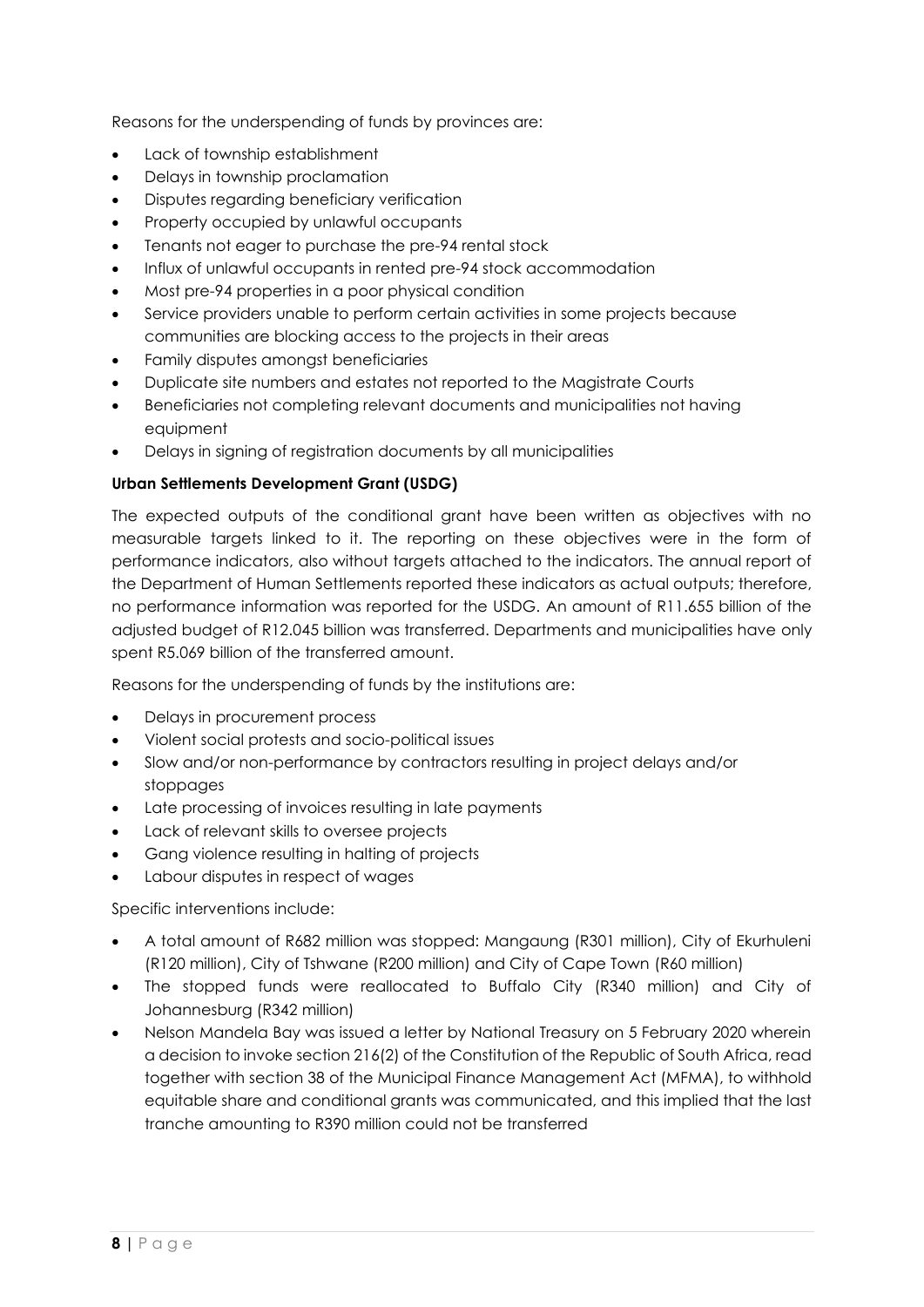### **Provincial Emergency Housing Grant**

The expected outputs for this conditional grant are to provide emergency and short term assistance to households affected and/or impacted by disasters, through:

- Provision of temporary shelter
- Temporary relocation of households to safer accommodation and/or shelter
- Repair to damaged houses following a disaster

An amount of R244.811 million of the adjusted budget of R276.900 million was transferred to provinces. Despite expenditure of R205.7 million provinces did not complete any temporary shelter units by the end of March 2020.

Reasons for the underspending of funds by the provinces

- Late transfer of funds
- Incomplete and incorrect submission of funds requests by Provinces
- Misinterpretation of the grant framework by provinces
- Resistance by community members for erection of temporary shelters and temporary relocation
- Disputes regarding beneficiary verification
- Delays with procurement processes
- Newly erected temporary shelters occupied by unlawful and undeserving occupants

### **Municipal Emergency Housing Grant (MEHG)**

The expected outputs for this conditional grant are to provide emergency and short term assistance to households affected and/or impacted by disasters, through:

- Provision of temporary shelter
- Temporary relocation of households to safer accommodation and/or shelter
- Repair to damaged houses following a disaster

An amount of R147.432 million of the adjusted budget of R149.100 million was transferred to municipalities. Despite expenditure of R45.953 million municipalities no actual outputs were reported.

Reasons for the underspending of funds by the entity

- Incomplete and incorrect submission of funds requests by municipalities
- Resistance by community members to the erection of temporary shelters and temporary relocation
- Delays with procurement processes at municipalities
- Newly erected temporary shelters occupied by unlawful and undeserving occupants

# <span id="page-8-0"></span>**7. Conclusion**

The National Department of Human Settlements is responsible for the transferring of conditional grant funds to provinces and municipalities for the delivery of relevant outputs to create sustainable human settlements and improved quality of household life.

The Department approves conditional grant business plans and ensures compliance with the reporting requirements for conditional grants.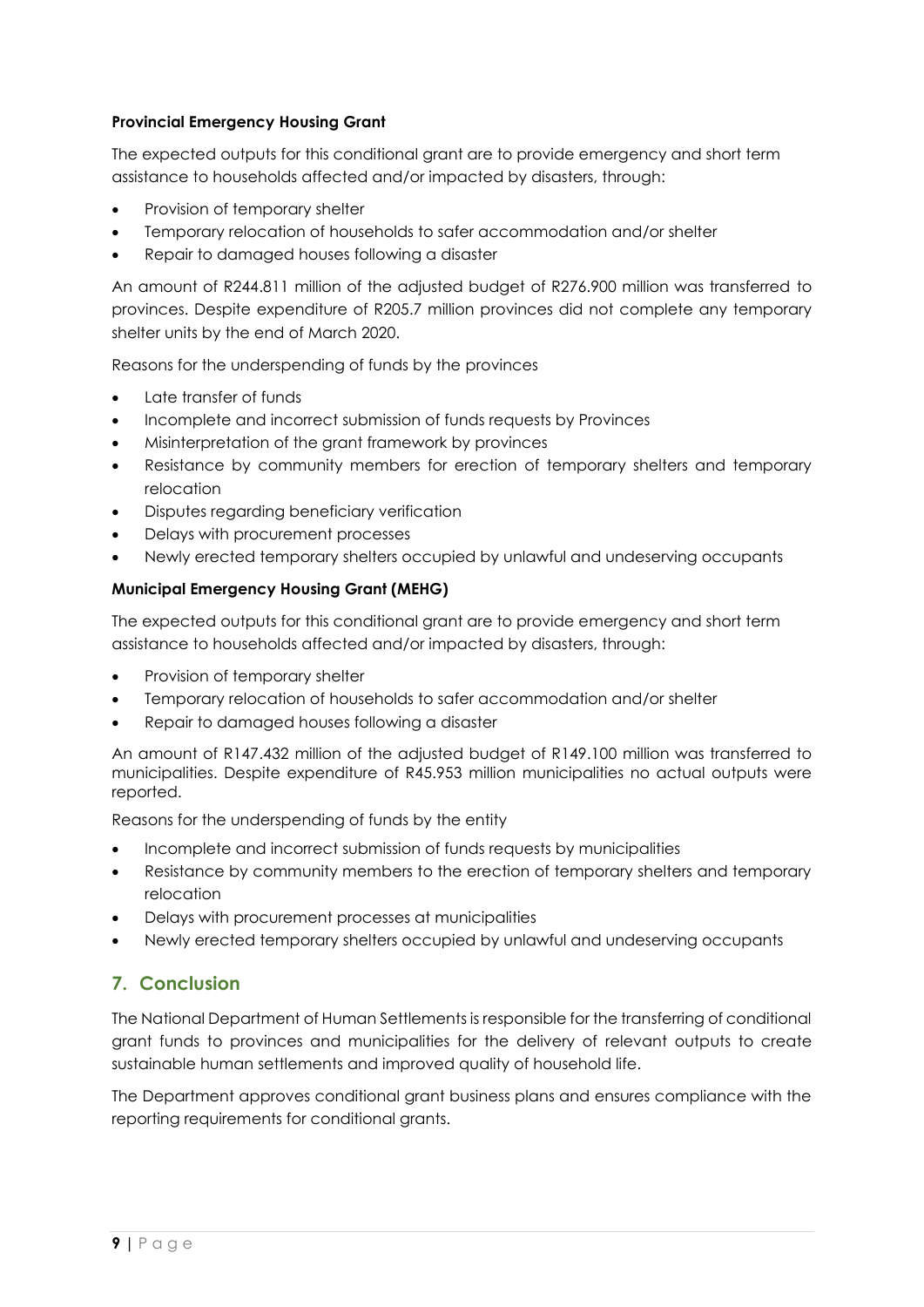Subsequent to the consolidation of all quarterly financial and non-financial reports from provinces and municipalities, the Department presented the actual audited expenditure and performance on the conditional grants in the Annual Report.

The Annual Report is one of the standard documents tabled in Parliament for oversight purposes. The 2019/20 Annual Report of the National Department of Human Settlements was the main document used to determine the financial and non-financial performance of provincial departments of human settlements and municipalities.

The analysis of the information on conditional grants shows:

- Performance outputs/indicators were not well defined
- Mismatch between expected outputs and actual outputs
- The duplication of indicators
- No targets set for outputs
- Poor or no reporting on actual non-financial information
- Underspending on most of the conditional grants

The lack of proper performance information in the Annual Report of the Department of Human Settlements on conditional grants makes it difficult for Parliament to determine the effectiveness of expenditure and impact of the outputs delivered by provincial departments of human settlements and municipalities. It is not clear what the main reasons are for the lack of information. The submission of additional information would be appreciated. Such information could assist Members of Parliament to enhance their oversight role.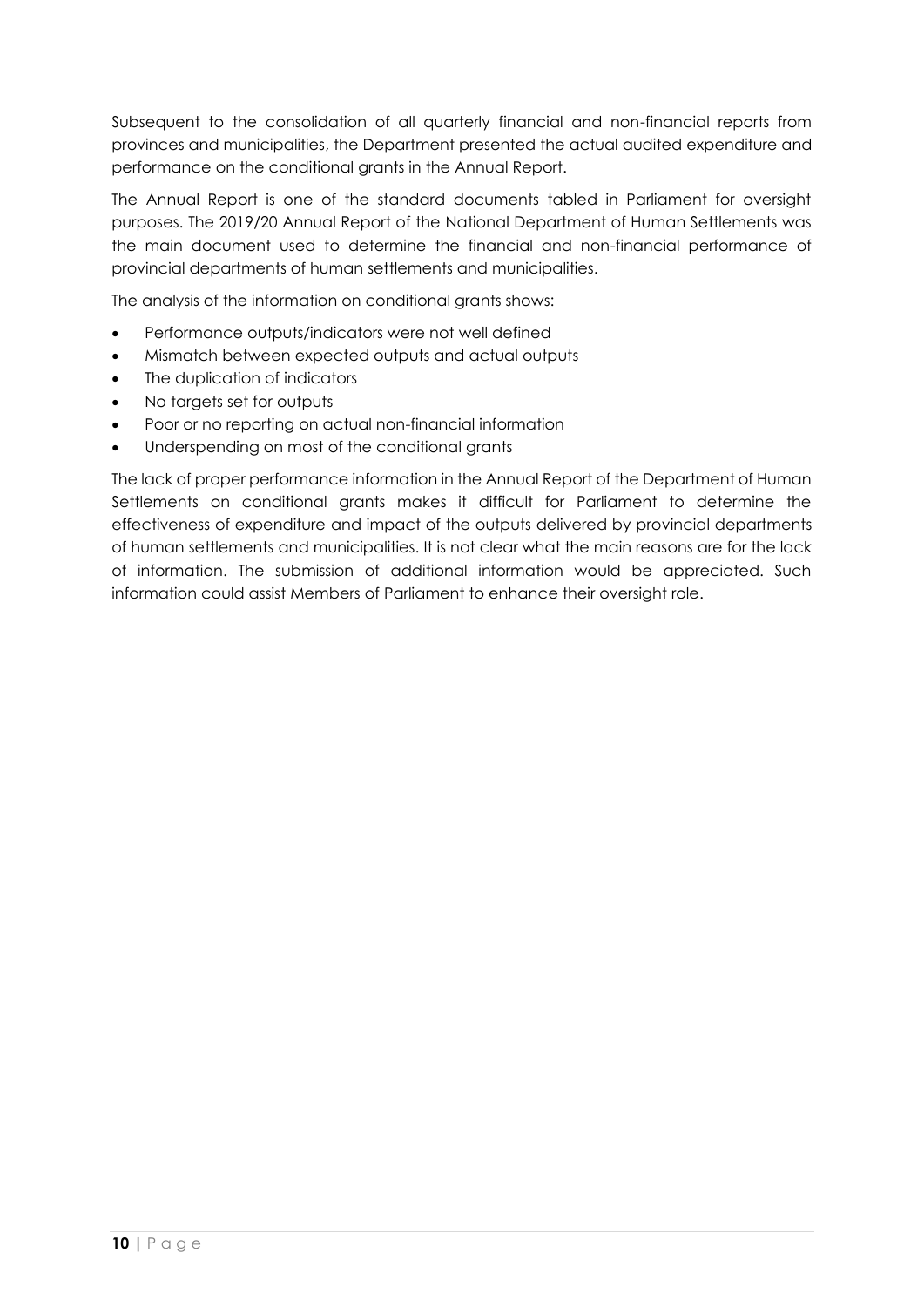## **Annexure**

Table 4: Performance on Human Settlements Development Grant (HSDG) per province

| Purpose                                                                                                                                                     | <b>Expected outputs</b>                                                                                                                                 |
|-------------------------------------------------------------------------------------------------------------------------------------------------------------|---------------------------------------------------------------------------------------------------------------------------------------------------------|
| To provide funding for the progressive realisation of access<br>to adequate housing through the creation of sustainable<br>and integrated human settlements | Number of housing opportunities created may include the following:                                                                                      |
| To provide funding for facilitate a programmatic and<br>inclusive approach to upgrading informal settlements                                                | Number of residential units delivered in all housing programmes                                                                                         |
|                                                                                                                                                             | Number of serviced sites delivered in all housing programmes                                                                                            |
|                                                                                                                                                             | Number of households in informal settlements provided with access to basic services at upgrading of informal<br>settlements programme level 2 standard  |
|                                                                                                                                                             | Number of informal settlements upgraded on site and/or relocated                                                                                        |
|                                                                                                                                                             | Number of households in backyards provided with access to services/upgraded services                                                                    |
|                                                                                                                                                             | Number of title deeds issued for projects completed post 31 March 2014                                                                                  |
|                                                                                                                                                             | Hectares of well-located land acquired and zoned to create housing opportunities                                                                        |
|                                                                                                                                                             | Number of work opportunities created through related programmes                                                                                         |
|                                                                                                                                                             | Percentage of project value procured as per the targeted groups in the amended Preferential Procurement<br>Requiption 2017, issued by National Treasury |
|                                                                                                                                                             | Number of socio-economic amenities delivered in human settlements                                                                                       |
|                                                                                                                                                             | Number of catalytic projects planned, approved and implemented for integrated human settlements developments                                            |
| <b>Total funding tranferred</b>                                                                                                                             | R18779815                                                                                                                                               |
| Total expenditure                                                                                                                                           | R18 244 441                                                                                                                                             |

<span id="page-10-0"></span>Source: Annual Report National Department of Human Settlements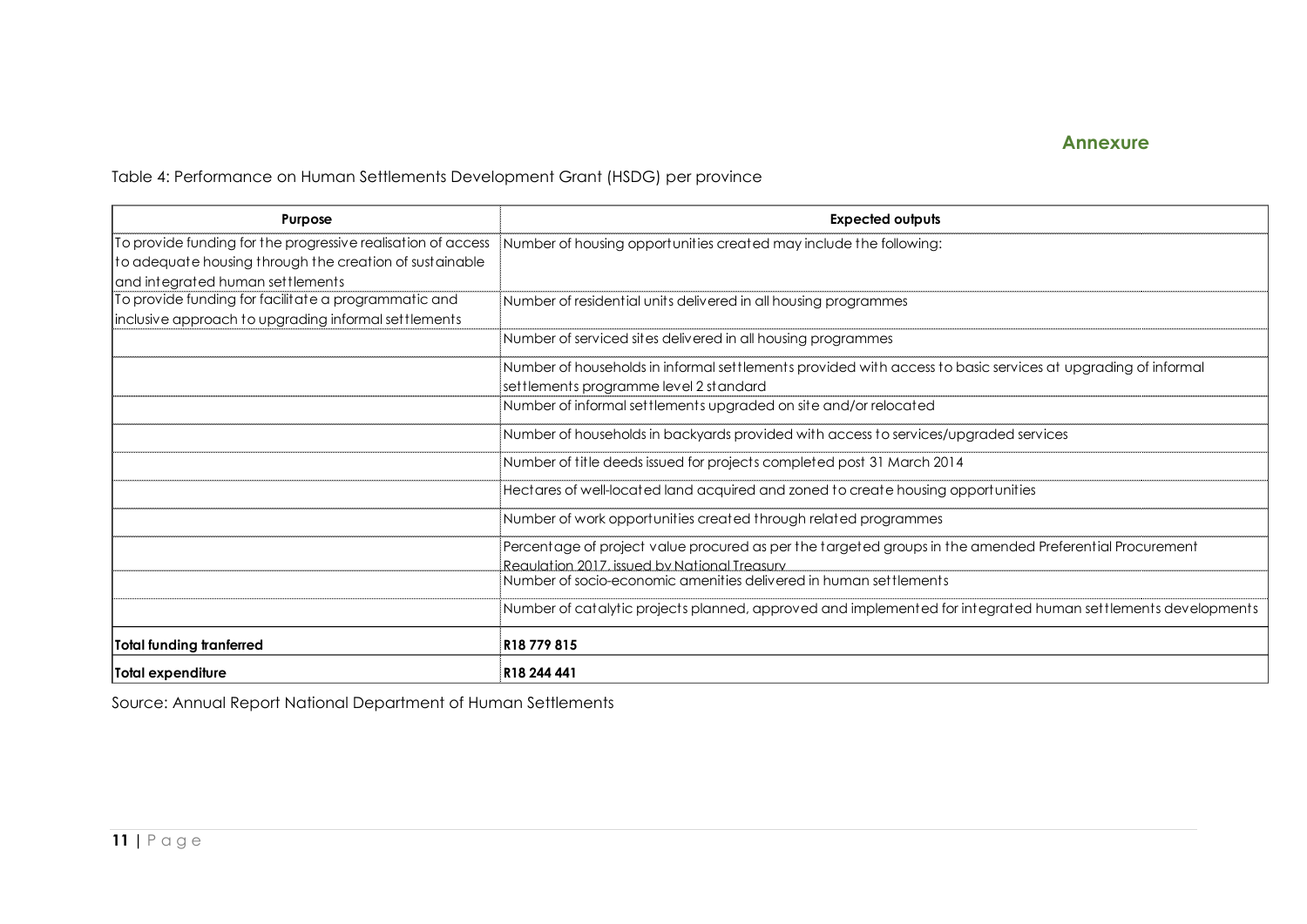| <b>Provinces</b> |                       | Annual target                | Performance as at 31 March 2020 |                      | % Performance: | % Performance:        |
|------------------|-----------------------|------------------------------|---------------------------------|----------------------|----------------|-----------------------|
|                  | <b>Serviced Sites</b> | <b>Top Structure (Units)</b> | <b>Serviced Sites</b>           | <b>Top Structure</b> | Service sites  | Top structure (Units) |
|                  |                       |                              |                                 | (Units)              |                |                       |
| Eastern Cape     | 4699                  | 9 3 9 5                      | 6754                            | 8757                 | 44%            | 93%                   |
| Free State       | 5617                  | 4785                         | 6 3 7 1                         | 2616                 | 113%           | 55%                   |
| Gauteng          | 10 682                | 21718                        | 10 104                          | 12 153               | 95%            | 56%                   |
| KwaZulu-Natal    | 9 10 1                | 16791                        | 5983                            | 15737                | 66%            | 94%                   |
| Limpopo          | 5 3 5 4               | 5911                         | 5 807                           | 8 1 3 5              | 108%           | 138%                  |
| Mpumalanga       | 5 0 0 0               | 6694                         | 3 9 0 2                         | 6710                 | 78%            | 100%                  |
| Northern Cape    | 830                   | 226                          | 931                             | 620                  | 112%           | 51%                   |
| North West       | 7396                  | 9685                         | 5 4 7 2                         | 6739                 | 74%            | 70%                   |
| Western Cape     | 6486                  | 9723                         | 5842                            | 8046                 | 90%            | 83%                   |
| Total            | 55 165                | 85 928                       | 51 166                          | 69 513               | 93%            | 81%                   |

Table 5: Performance on Human Settlements Development Grant (HSDG) per province

Source: Annual Report National Department of Human Settlements

Table 6: Performance on Title Deeds Restoration Grant (TDRG), (No actual outputs reported on the expected outputs)

| Purpose                                            | <b>Expected outputs of the grant</b>                                                                       |
|----------------------------------------------------|------------------------------------------------------------------------------------------------------------|
| To provide funding for the eradication of the pre- | Number of title deeds registered in favour of beneficiaries of government subsidised housing (pre-1994 and |
| 2014 title deeds registration backlog and the      | post-1994) for projects completed by 31 March 2014                                                         |
| professional fees associated with this, including  |                                                                                                            |
| beneficiary verification                           |                                                                                                            |
|                                                    | Number of title deeds issued to beneficiaries of government subsidised housing (pre 1994 and post 1994)    |
|                                                    | for projects completed by 31 March 2014                                                                    |
|                                                    | Number of townships proclaimed and registers opened                                                        |
|                                                    | Number of beneficiaries confirmed as title deed holders                                                    |
|                                                    | Enhanced institutional capacity of municipalities and provinces in respect of property registration        |
| <b>Total funding transferred</b>                   | R547 700 000 was transferred to the provinces and a rollover amount of R120,021,000 was approved,          |
|                                                    | bringing the total available funds to R667 721 000                                                         |
| <b>Total expenditure</b>                           | R366 947 000 as at 31 March 2020                                                                           |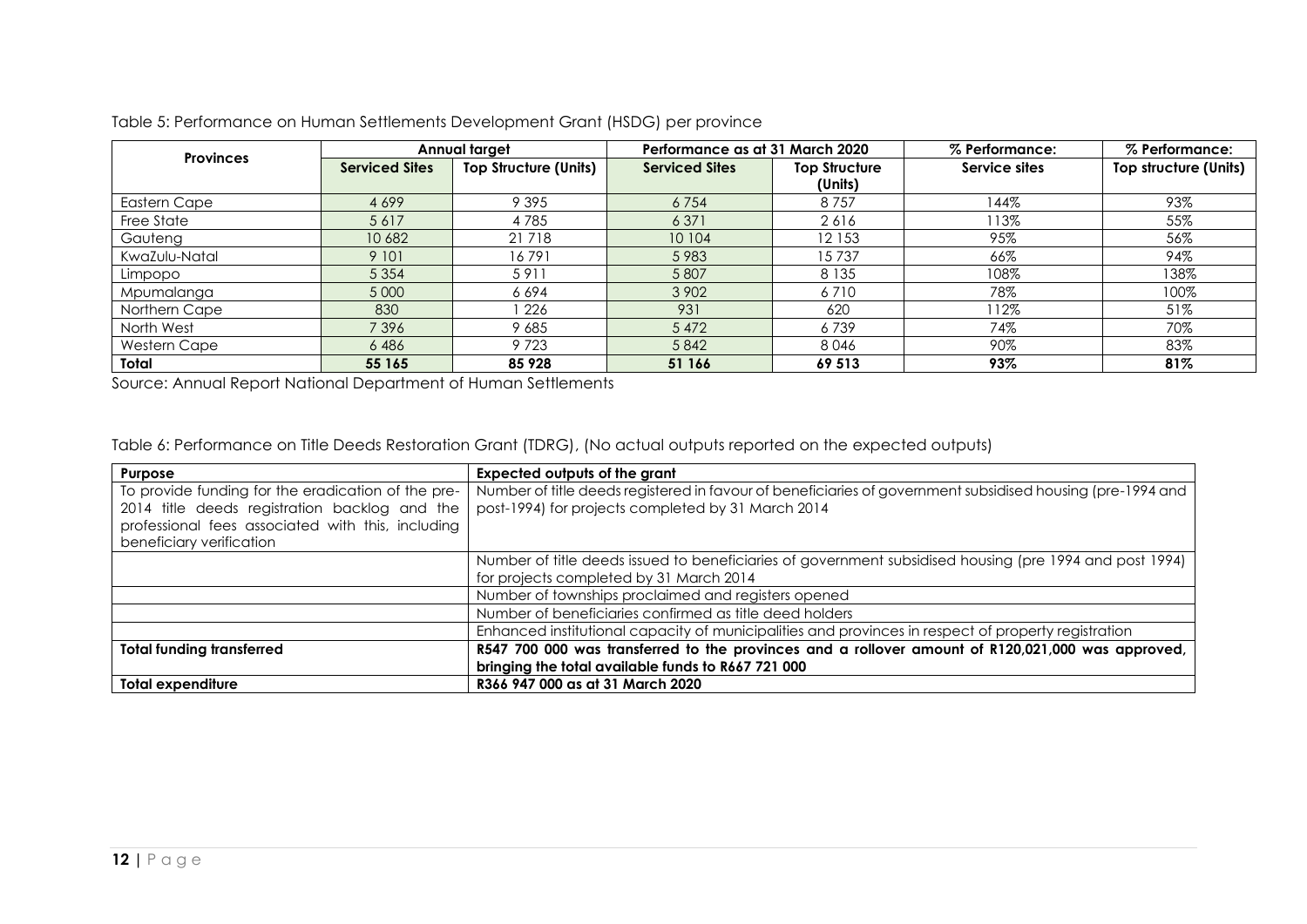Table 7: Urban Settlements Development Grant (USDG).

| Purpose of the grant                                                                                                                                                  | <b>Expected outputs of the grant</b>                                                                                                                      | <b>Actual outputs achieved</b>                                                                                                                                                                                                                                                                                                                                                                                                                                                                                                                                                                                                                                                                                                                                                                                                                                                                                                                                                                                      |
|-----------------------------------------------------------------------------------------------------------------------------------------------------------------------|-----------------------------------------------------------------------------------------------------------------------------------------------------------|---------------------------------------------------------------------------------------------------------------------------------------------------------------------------------------------------------------------------------------------------------------------------------------------------------------------------------------------------------------------------------------------------------------------------------------------------------------------------------------------------------------------------------------------------------------------------------------------------------------------------------------------------------------------------------------------------------------------------------------------------------------------------------------------------------------------------------------------------------------------------------------------------------------------------------------------------------------------------------------------------------------------|
| The purpose of the grant is to supplement the<br>capital revenues of metropolitan municipalities in<br>order to support the national human settlements<br>development | The outcomes to be realised in<br>order to promote integrated<br>sustainable human settlements<br>improved<br>quality<br>and<br>of<br>household life are: |                                                                                                                                                                                                                                                                                                                                                                                                                                                                                                                                                                                                                                                                                                                                                                                                                                                                                                                                                                                                                     |
|                                                                                                                                                                       | Increased individual household<br>access to basic services and<br>related infrastructure                                                                  | Access to Services: Water<br>.Number of water service points installed for informal settlement<br>dwellers within a 200 m radius<br>. Number of additional households provided with water connections<br>Access to Services: Sewerage<br>.Number of sanitation service points (toilets) installed for informal<br>settlement dwellers<br>. Number of additional households provided with sewer connections<br>Access to Services: Solid waste management<br>. Number of additional households provided with access to weekly<br>refuse removal<br>. Number of waste minimisation projects initiated/upgraded<br>. Number of households living in informal areas with solid waste removal<br>services<br>Access to Services: Electricity:<br>. Number of additional households living in formal areas provided with<br>electricity connections<br>. Number of additional high mast lights installed<br>. Number of additional street lights installed<br>. Number of households provided with free basic electricity |
|                                                                                                                                                                       | acquisition<br>Increased<br>and<br>availability of well-located land<br>settlements<br>human<br>for<br>development                                        | Spatial development and the built environment:<br>. Number of hectares of land procured for Greenfields development<br>.Number of hectares of land proclaimed (township establishment<br>completed)<br>• Number of informal settlements targeted for upgrading<br>.Number of households living in informal settlements targeted for<br>upgrading<br>.Number of informal settlements targeted for upgrading with<br>upgrading plans<br>. Number of informal settlements upgraded (services provided): in situ<br>• Number of sites serviced<br>• The number of title deeds transferred to eligible beneficiaries                                                                                                                                                                                                                                                                                                                                                                                                     |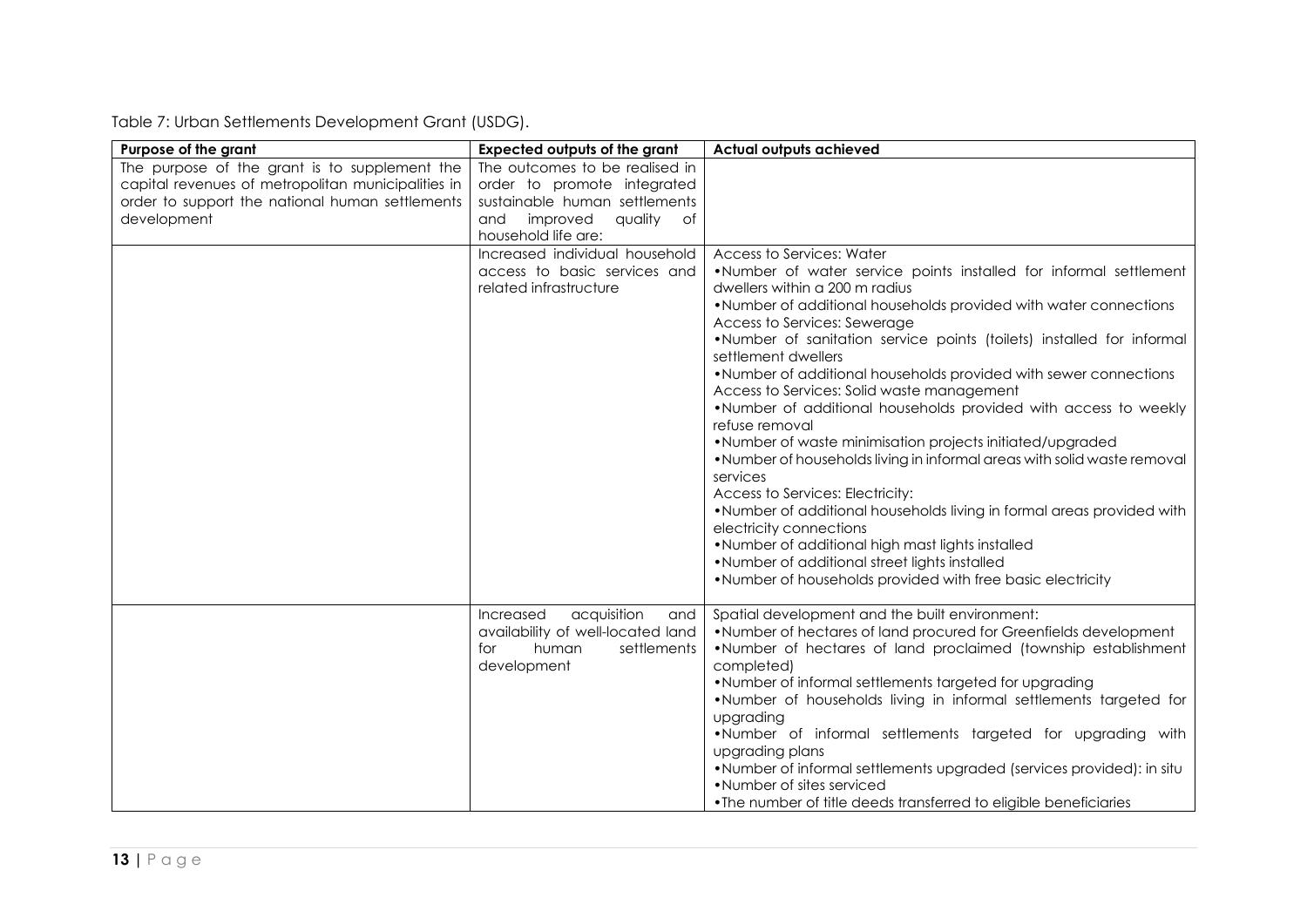| Purpose of the grant             | <b>Expected outputs of the grant</b> | <b>Actual outputs achieved</b>                                            |
|----------------------------------|--------------------------------------|---------------------------------------------------------------------------|
|                                  | Increased<br>of<br>access<br>poor    | Socio Economic Amenities:                                                 |
|                                  | households to public and socio-      | . Number of community halls to be developed/upgraded                      |
|                                  | economic amenities                   | . Number of sports fields and stadia to be developed/upgraded             |
|                                  |                                      | . Number of parks/leisure facilities to be developed/upgraded             |
|                                  |                                      | • Number of clinics to be developed/upgraded                              |
|                                  |                                      | . Number of pre-schools/early childhood development centers to be         |
|                                  |                                      | developed/upgraded developed                                              |
|                                  |                                      | . Number of community swimming pools to be developed/upgraded             |
|                                  |                                      | • Number of libraries to be developed/upgraded                            |
|                                  |                                      | • Number of cemeteries to be developed/upgraded                           |
|                                  |                                      | • Number of fire safety and emergency facilities to be developed/         |
|                                  |                                      | upgraded                                                                  |
|                                  | Supporting densification and         | Transport:                                                                |
|                                  | transit-oriented<br>development      | • Kilometres of new pedestrian walkways to be constructed                 |
|                                  | projects connecting existing         | • Number of new bus/taxi stops to be constructed                          |
|                                  | and new housing developments         |                                                                           |
|                                  | Ensure<br>the<br>provision<br>of     | Roads and storm water:                                                    |
|                                  | infrastructure for mixed income      | • Kilometres of new paved roads to be built                               |
|                                  | and mixed use developments to        | • Kilometres of new gravelled roads to be built                           |
|                                  | support the leveraging<br>of         | • Kilometres of new storm water drainage installed in addition to current |
|                                  | private and non-state sector         | ones                                                                      |
|                                  | grants and funding in support of     | • Kilometres of roads surfaced/rehabilitated/resealed                     |
|                                  | approved human settlements           |                                                                           |
|                                  | developments                         |                                                                           |
|                                  | Improving the sustainability of      | Local development and job creation:                                       |
|                                  | livelihoods<br>the<br>0f<br>poor     | . Number of jobs created using the Expanded Public Works Programme        |
|                                  | within<br>households<br>each         | guidelines and other municipal programmes                                 |
|                                  | municipality's area of jurisdiction  |                                                                           |
| <b>Total funding transferred</b> | R11 655 112                          |                                                                           |
| <b>Total expenditure</b>         | R5 069 131                           |                                                                           |